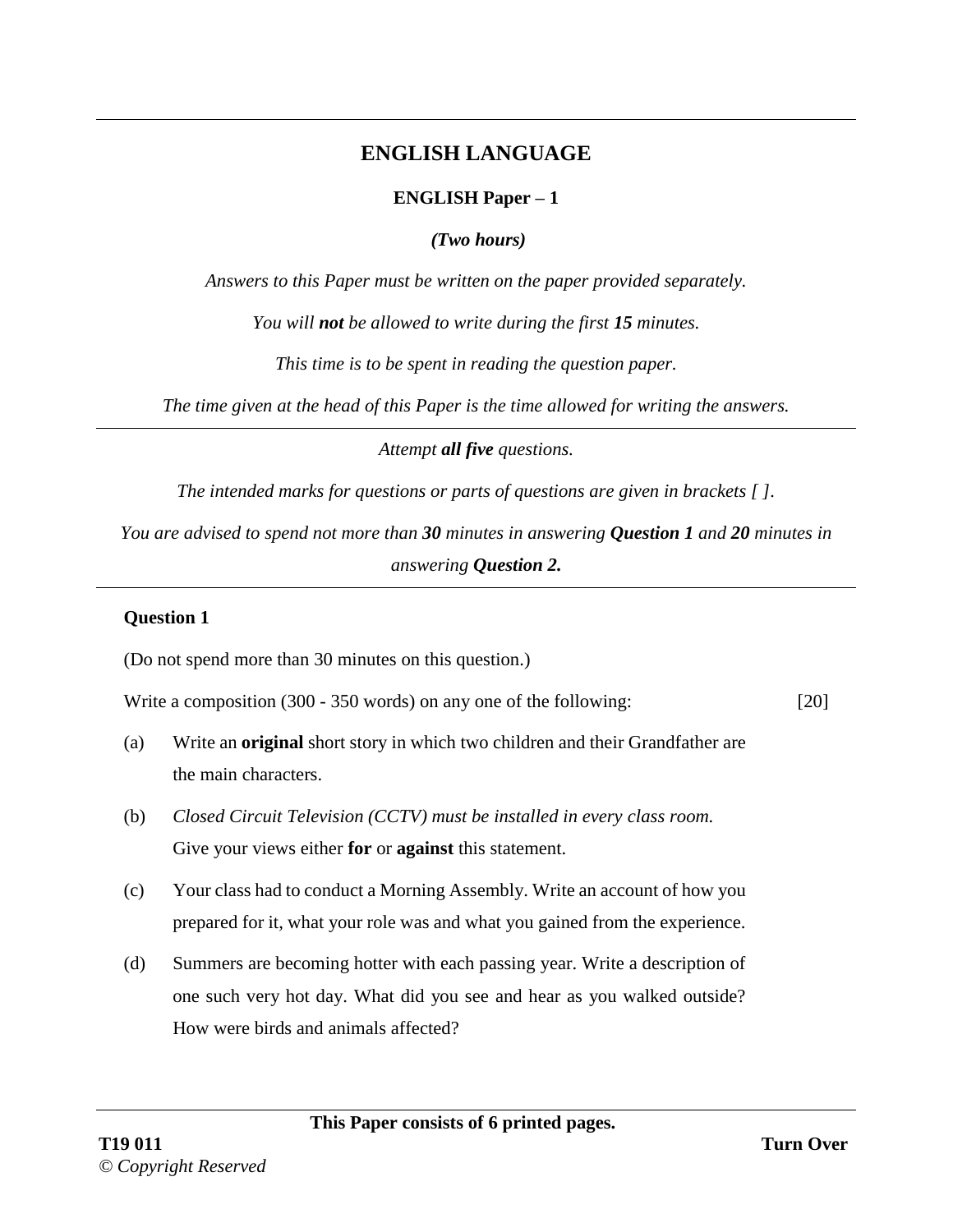(e) Study the picture given below. Write a story or a description or an account of what it suggests to you. Your composition may be about the subject of the picture or you may take suggestions from it; however, there must be a clear connection between the picture and your composition.



## **Question 2**

[10]

*(Do not spend more than 20 minutes on this question.)*  Select *any one* of the following:

(a) You want to start a new club in your school.

Write a letter to your Principal requesting permission to start the club, explain your role in it and give reasons to prove that the club will be beneficial for the school.

(b) Your friend has not fared well in the recent examinations. Write a letter to him / her expressing your concern. Give him / her some advice on how to score better marks and offer to help him / her to improve his / her performance.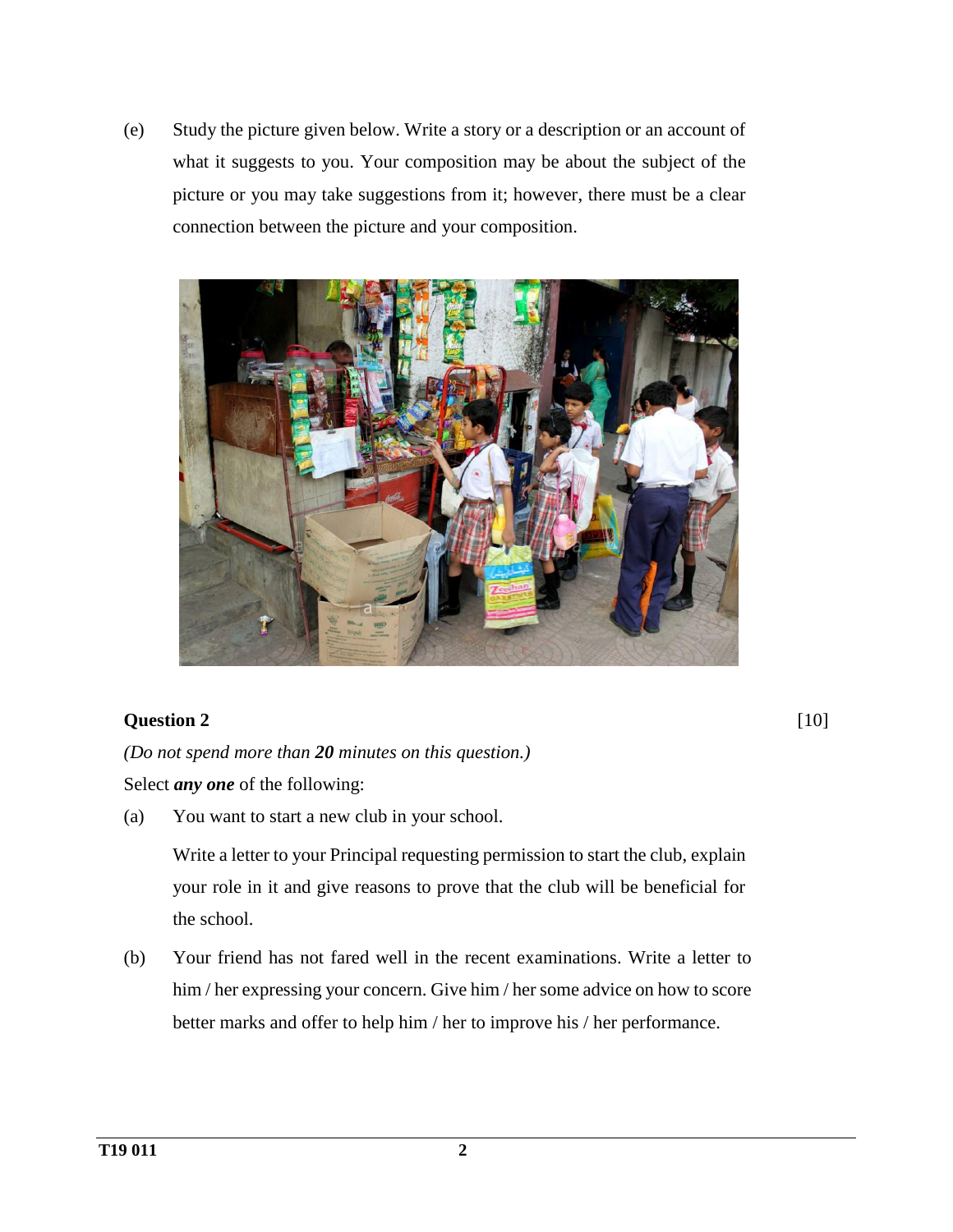### **Question 3**

| (a) | Your school is hosting an Inter-School Quiz Competition.                     | $\lceil 5 \rceil$ |
|-----|------------------------------------------------------------------------------|-------------------|
|     | Write out a notice to be displayed in your school giving all details for the |                   |
|     | event.                                                                       |                   |

(b) Write an e-mail to the Principal of a neighbouring school requesting him / her to send a team of three members to participate in the Quiz Competition. [5]

#### **Question 4**

Read the following passage carefully and answer the questions that follow:

Billy Weaver had travelled down from London and by the time he arrived it was nine o'clock in the night and the moon was coming up.

"Excuse me," he asked a porter. "but is there a cheap hotel nearby?"

"Try The Bell Hotel," the porter answered, pointing down the road.

Billy thanked him, picked up his suitcase and set out to walk the distance to The Bell Hotel. He had never been to Richmond before. But the man at the Office had told him it was a *splendid* city.

Billy was seventeen years old. He was wearing a new navy-blue overcoat, a new brown hat, and a new brown suit, and he was feeling fine. He walked briskly down the street. He was trying to do everything briskly these days. The big shots up at the Head Office were fantastically brisk all the time. They were amazing.

10

The road was lonely and dark with a few scattered houses.

Suddenly, in a downstairs window Billy saw a printed notice propped up against the window glass. It said Bed and Breakfast.

He moved a bit closer and peered through the window into the room, and the first thing he saw was a bright fire burning in the hearth. On the carpet in front of the fire, a little dog was curled up asleep with its nose tucked into its belly. The room in half-darkness was filled with pleasant furniture. There was a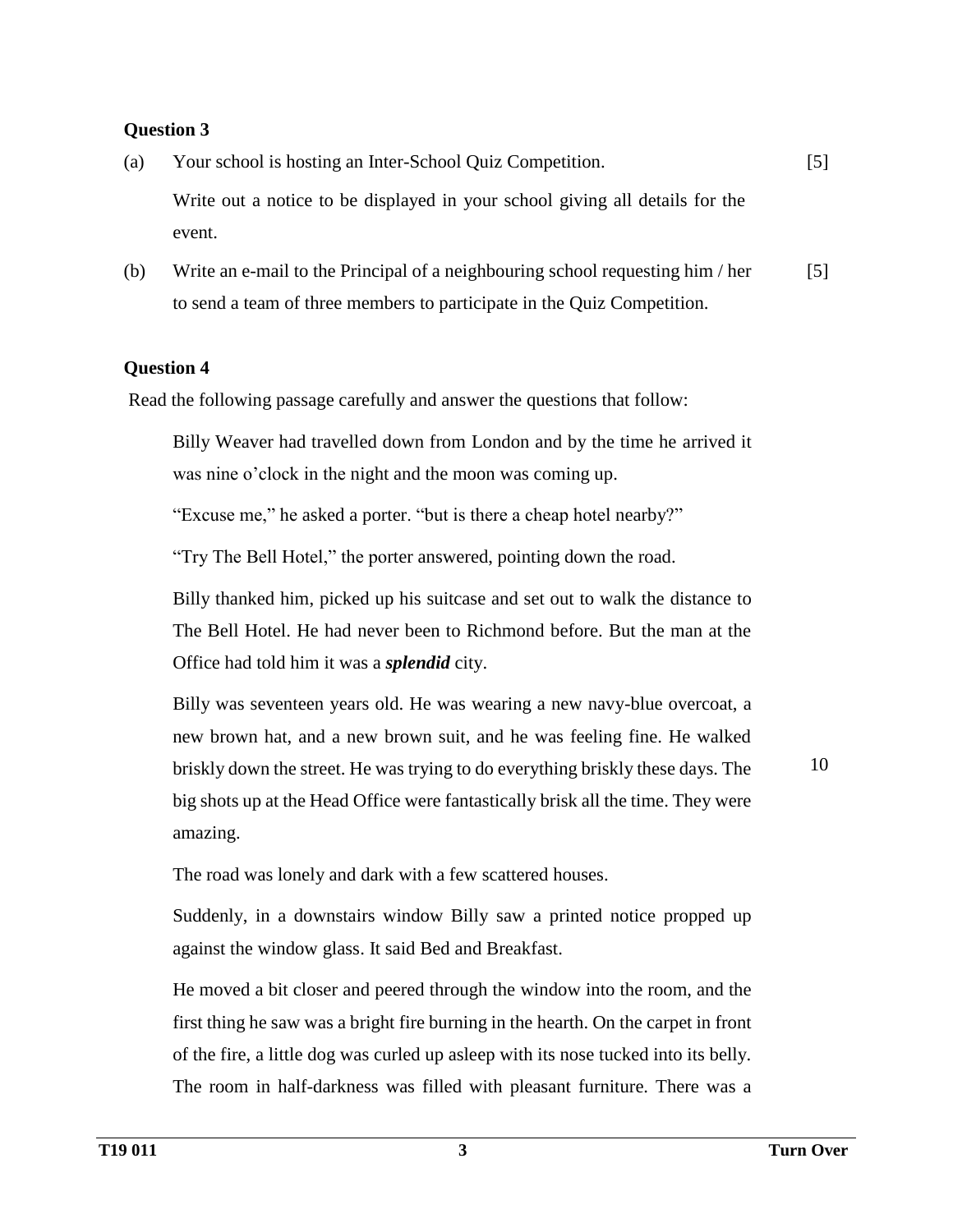piano and a big sofa and several plump armchairs; and in one corner he *spotted* a large parrot in a cage. Animals were usually a good sign in a place like this, Billy told himself and it looked to him as though it would be a pretty decent house to stay in.

Then a queer thing happened to him. He was in the act of stepping back and going away from the window when he felt a strange urge to ring the bell!

He pressed the bell. He heard it ringing, and then at once the door swung open and a woman was standing there.

She gave him a warm welcoming smile.

"Please come in," she said pleasantly. Billy found himself *automatically* moving forward into the house.

30

20

"I saw the notice in the window," he said, holding himself back.

"Yes, I know."

"I was wondering about a room."

"It's all ready for you, my dear," she said. She had a round pink face and very gentle blue eyes.

"How much do your charge?"

"Five dollars a night, including breakfast."

It was fantastically cheap. He could easily afford it.

| (a) | Give the meaning of the following words as used in the passage: | [3] |
|-----|-----------------------------------------------------------------|-----|
|     | One-word answers or short phrases will be accepted.             |     |

- (i) splendid *(line 7)*
- (ii) spotted *(line 20)*
- (iii) automatically *(line 29)*
- (b) Answer the following questions briefly in your own words.
	- (i) How did the porter assist Billy? [2]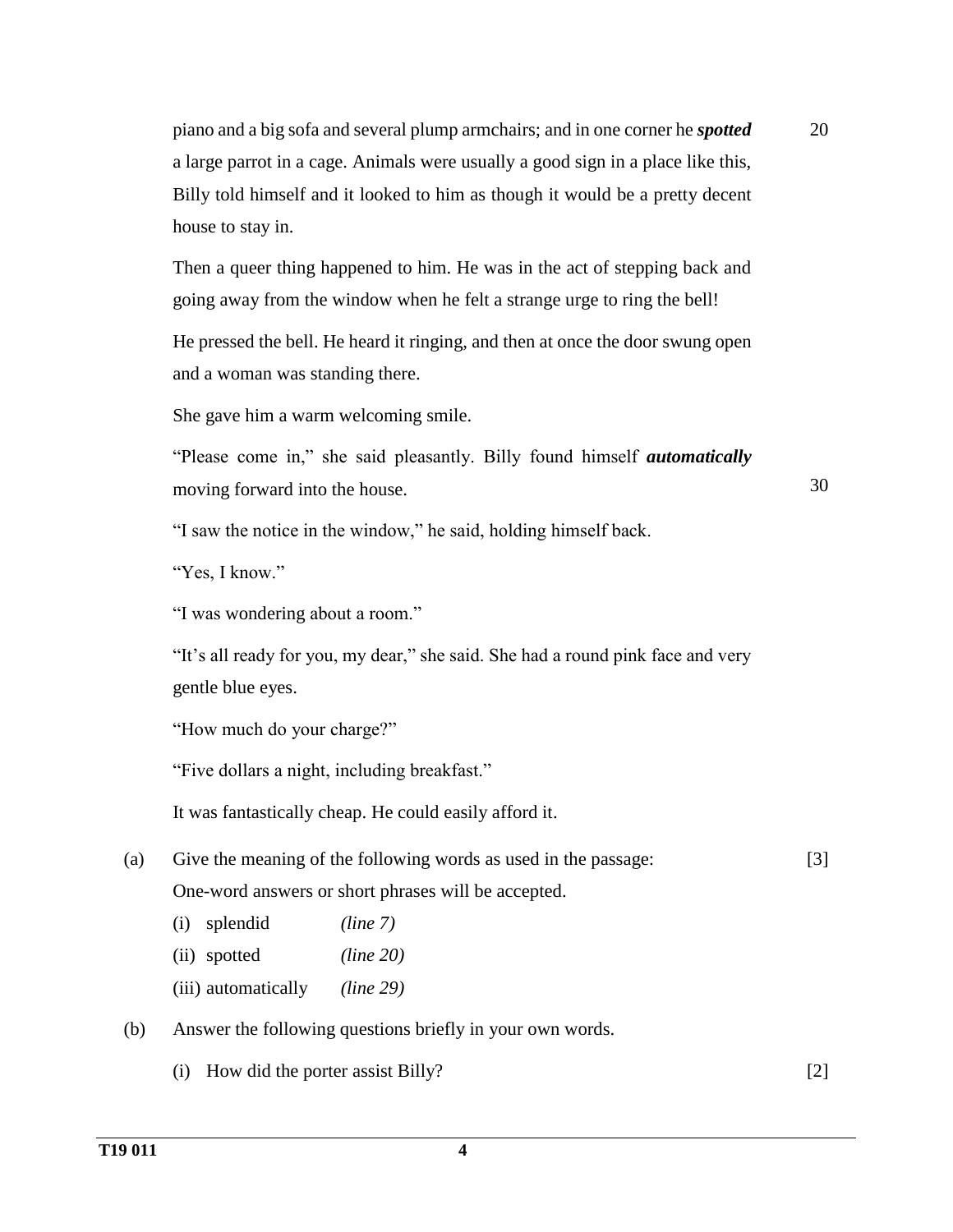|     | (ii) Why did Billy want to do everything briskly?                                                                 | $[2]$ |
|-----|-------------------------------------------------------------------------------------------------------------------|-------|
|     | (iii) Why did Billy think animals were a good sign in a place like this?                                          | [2]   |
|     | (iv) Which sentence tells you that something strange happened to Billy?                                           | $[2]$ |
|     | (v) How much did the room cost?                                                                                   | [1]   |
| (c) | In not more than 50 words, give a brief account of what Billy saw as he looked<br>through the window of the room. | [8]   |
|     | <b>Ouestion 5</b>                                                                                                 |       |

(a) Fill in each of the numbered blanks with the correct form of the word given in brackets. Do not copy the passage, but write in correct serial order the word or phrase appropriate to the blank space. [4]

#### **Example:**

(0) *roamed*

| Once upon a time, in the days when genies and giants $(0)$ (roam)             |                                                                                       |  |  |  |  |  |
|-------------------------------------------------------------------------------|---------------------------------------------------------------------------------------|--|--|--|--|--|
|                                                                               | the land, there $(1)$ ____________(live) a farmer $(2)$ __________(name)              |  |  |  |  |  |
| Baba Ayub. He lived with his family in a little village by the name of Maidan |                                                                                       |  |  |  |  |  |
| Sabz. Because he had a large family to feed, Baba Ayub (3) ______________     |                                                                                       |  |  |  |  |  |
|                                                                               | (see) his days (4) ___________ (consume) by hard work. Every day, he                  |  |  |  |  |  |
|                                                                               | $(5)$ (labour) from dawn to sundown, $(6)$ (plow)                                     |  |  |  |  |  |
|                                                                               | his field and $(7)$ _______________ (turn) the soil and $(8)$ _____________ (tend) to |  |  |  |  |  |
| his meagre pistachio trees.                                                   |                                                                                       |  |  |  |  |  |

- (b) Fill in each blank with an appropriate word:
	- (i) The puppy was hiding \_\_\_\_\_\_\_\_\_\_ the sofa.
	- (ii) Stop worrying \_\_\_\_\_\_\_\_\_\_\_\_ your future.
	- (iii) When I stepped \_\_\_\_\_\_\_\_\_\_ the lift, I found it had stopped working.
	- (iv) We had to use a bridge to go \_\_\_\_\_\_\_\_\_\_ the river.
	- (v) I have lived in this town \_\_\_\_\_\_\_\_\_\_ ten years.
	- (vi) Please switch \_\_\_\_\_\_\_\_\_\_ all lights and fans when you leave the room.

[4]